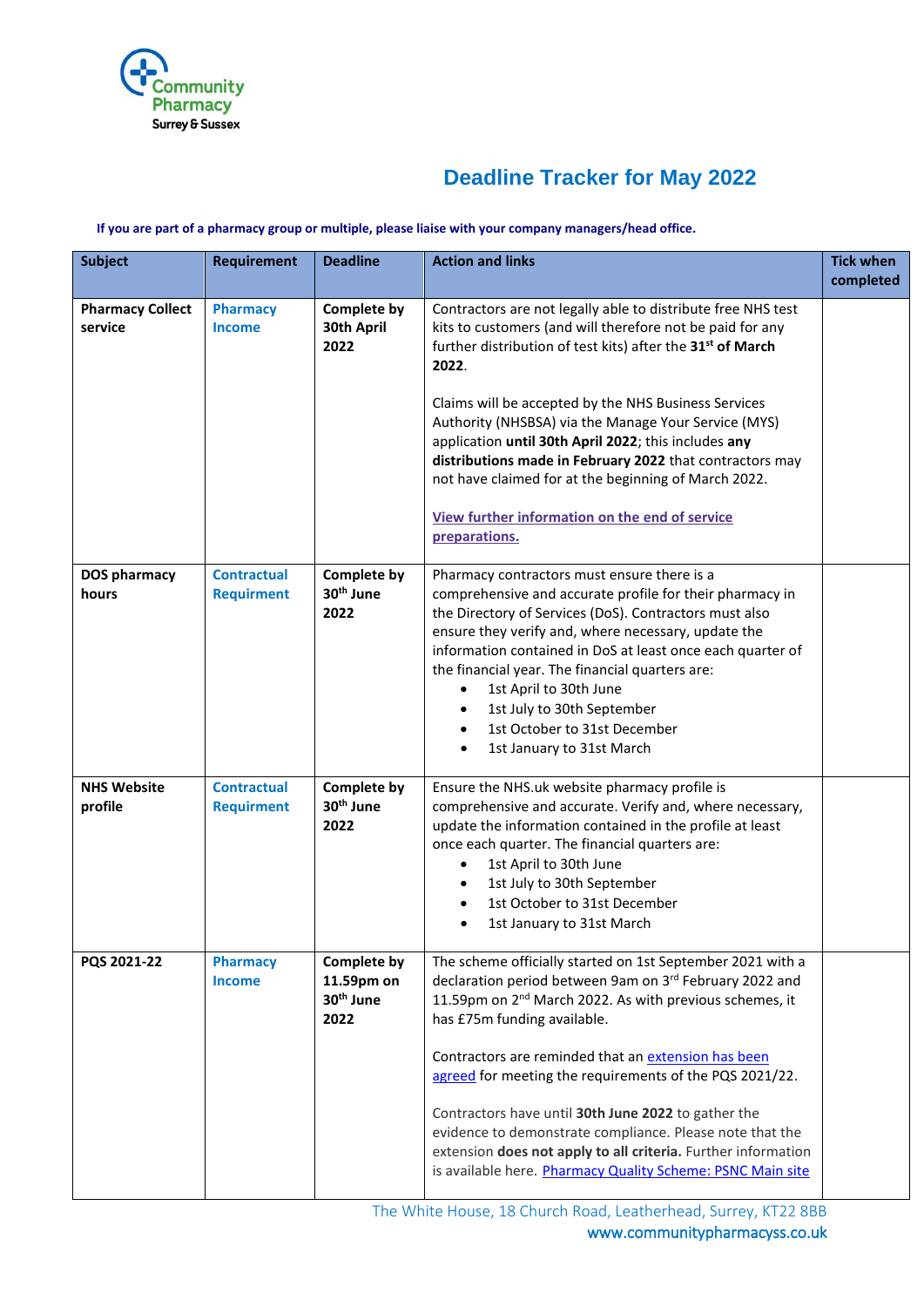| <b>NMS Quarterly</b><br>Report            | <b>Contractual</b><br><b>Requirment</b> | Complete by<br>14 <sup>th</sup> July 2022                                         |                                                                                                                                                                                                                                                                                                                                                                                                       | Contractors must submit the quarterly data to the NHSBSA<br>within 10 working days from the last day of the quarter the<br>data refers to (last day of June, September, December and<br>March).<br>There are two ways to submit your data to the NHSBSA and<br>contractors can choose which method to use (but most<br>contractors find submitting data via the online form is the<br>easiest approach):<br>1. Online form<br>2. Electronic Reporting Template<br>Further information and links to the online form and<br>electronic reporting template can be found on the NHSBSA<br>website. |                |                    |  |  |  |  |
|-------------------------------------------|-----------------------------------------|-----------------------------------------------------------------------------------|-------------------------------------------------------------------------------------------------------------------------------------------------------------------------------------------------------------------------------------------------------------------------------------------------------------------------------------------------------------------------------------------------------|------------------------------------------------------------------------------------------------------------------------------------------------------------------------------------------------------------------------------------------------------------------------------------------------------------------------------------------------------------------------------------------------------------------------------------------------------------------------------------------------------------------------------------------------------------------------------------------------|----------------|--------------------|--|--|--|--|
| <b>Flu vaccination</b><br>service 2021/22 | <b>Pharmacy</b><br><b>Income</b>        | Complete by<br>31 <sup>st</sup> August<br>2022                                    | Contractors should not administer any further vaccinations<br>under this service after the 31 <sup>st</sup> of March 2022.<br>Claims will be accepted by the NHSBSA using the MYS<br>application within six months of administration of the<br>vaccination or by 31st August 2022, whichever date is<br>earlier, in accordance with the usual Drug Tariff claims<br>process.                          |                                                                                                                                                                                                                                                                                                                                                                                                                                                                                                                                                                                                |                |                    |  |  |  |  |
| <b>Serious Shortage</b>                   | <b>Dispensing</b>                       | Valid                                                                             |                                                                                                                                                                                                                                                                                                                                                                                                       | <b>SSP</b>                                                                                                                                                                                                                                                                                                                                                                                                                                                                                                                                                                                     | <b>Expiry</b>  | <b>Supporting</b>  |  |  |  |  |
| <b>Protocols (SSPs)</b>                   | and supply                              | currently until<br>dates shown                                                    |                                                                                                                                                                                                                                                                                                                                                                                                       | <b>SSP05: Fluoxetine 10mg</b>                                                                                                                                                                                                                                                                                                                                                                                                                                                                                                                                                                  | Date           | <b>Information</b> |  |  |  |  |
|                                           |                                         | in middle<br>column of                                                            |                                                                                                                                                                                                                                                                                                                                                                                                       | tablets                                                                                                                                                                                                                                                                                                                                                                                                                                                                                                                                                                                        | 13 May<br>2022 | <b>SSP05 guide</b> |  |  |  |  |
|                                           |                                         | table. Note<br>these<br>deadlines<br>could be<br>subject to<br>further<br>change. |                                                                                                                                                                                                                                                                                                                                                                                                       |                                                                                                                                                                                                                                                                                                                                                                                                                                                                                                                                                                                                |                |                    |  |  |  |  |
| <b>Free Health</b>                        | <b>Contractual</b>                      |                                                                                   | The Health Education England (HEE) South East Schools of                                                                                                                                                                                                                                                                                                                                              |                                                                                                                                                                                                                                                                                                                                                                                                                                                                                                                                                                                                |                |                    |  |  |  |  |
| Champion<br><b>Training</b>               | <b>Requirment</b>                       |                                                                                   | Public Health and the HEE South School of Pharmacy are<br>working with the South East LPCs in offering fully funded<br>Health Champion training provided by the award-winning<br>HLP specialists Pharmacy Complete.<br>Currently you can book and get trained up to three health<br>champions per pharmacy.<br>More info can be found on our website here.<br>To book a training place register here. |                                                                                                                                                                                                                                                                                                                                                                                                                                                                                                                                                                                                |                |                    |  |  |  |  |
| Summary of                                | <b>Pharmacy</b>                         | At different                                                                      |                                                                                                                                                                                                                                                                                                                                                                                                       | A summary of payment claiming deadlines can be found                                                                                                                                                                                                                                                                                                                                                                                                                                                                                                                                           |                |                    |  |  |  |  |
| payments                                  | <b>Income</b>                           | dates please                                                                      |                                                                                                                                                                                                                                                                                                                                                                                                       | here.                                                                                                                                                                                                                                                                                                                                                                                                                                                                                                                                                                                          |                |                    |  |  |  |  |
| including                                 |                                         | follow the                                                                        |                                                                                                                                                                                                                                                                                                                                                                                                       |                                                                                                                                                                                                                                                                                                                                                                                                                                                                                                                                                                                                |                |                    |  |  |  |  |
| claiming<br>deadlines                     |                                         | summary to<br>make claims                                                         |                                                                                                                                                                                                                                                                                                                                                                                                       |                                                                                                                                                                                                                                                                                                                                                                                                                                                                                                                                                                                                |                |                    |  |  |  |  |
|                                           |                                         |                                                                                   |                                                                                                                                                                                                                                                                                                                                                                                                       |                                                                                                                                                                                                                                                                                                                                                                                                                                                                                                                                                                                                |                |                    |  |  |  |  |

## **For further advice and support from Community Pharmacy Surrey & Sussex Team**

**Please contact us by** Email to **[LPC@communitypharmacyss.co.uk](mailto:LPC@communitypharmacyss.co.uk)**; Call us on **[01372 417726](tel:01372%20417726)**; Direct Message us on Twitter **[@CPSS\\_LPCs](https://twitter.com/CPSS_LPCs)** Or visit our website **[www.communitypharmacyss.co.uk](http://www.communitypharmacyss.co.uk/)**